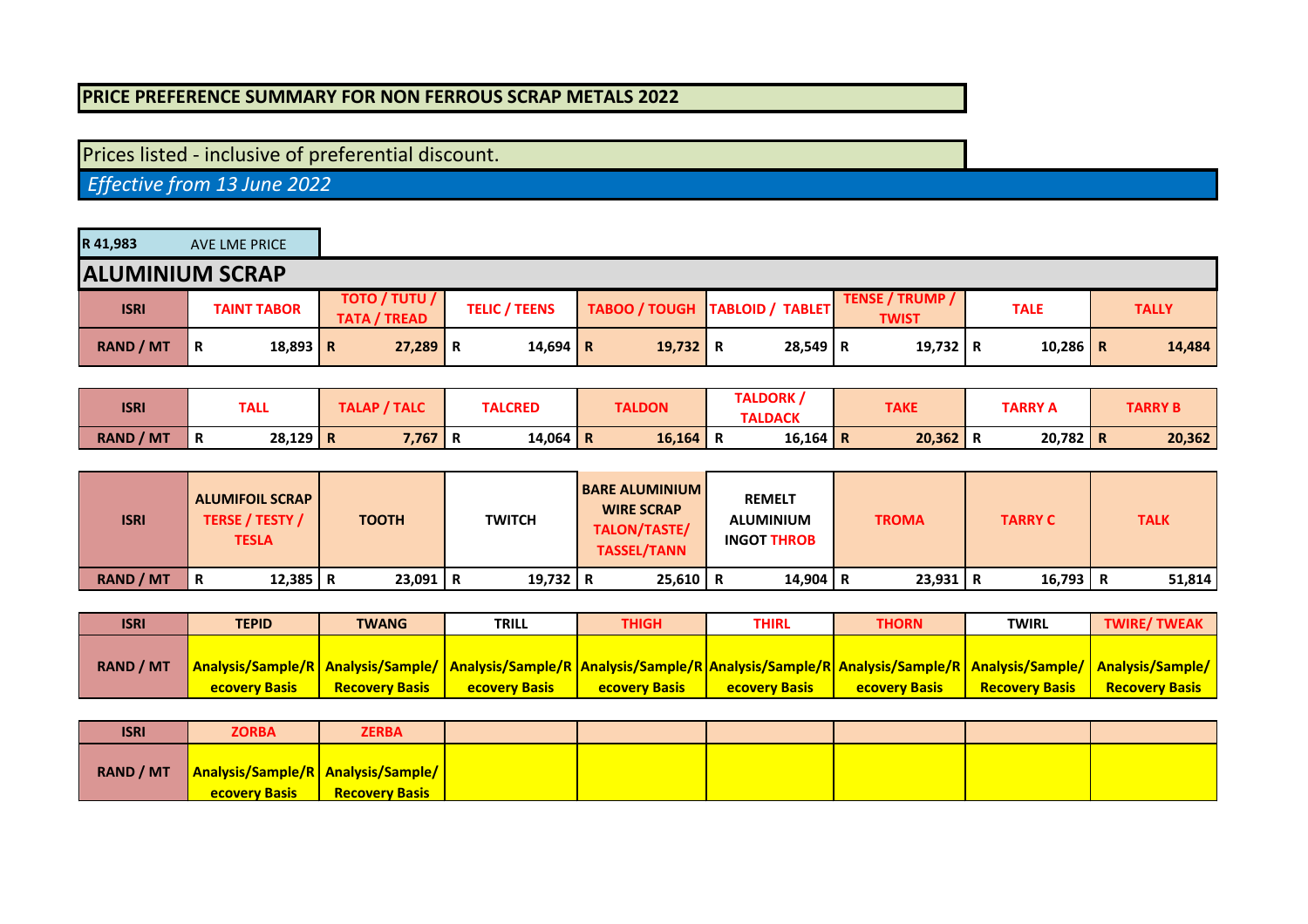| $\mathbf R$<br>148,039 | <b>AVE LME PRICE</b>                    |                                          |                                                |                                         |                                    |                                            |                                              |                                         |  |  |  |
|------------------------|-----------------------------------------|------------------------------------------|------------------------------------------------|-----------------------------------------|------------------------------------|--------------------------------------------|----------------------------------------------|-----------------------------------------|--|--|--|
|                        | <b>COPPER SCRAP</b>                     |                                          |                                                |                                         |                                    |                                            |                                              |                                         |  |  |  |
| <b>ISRI</b>            | No 1 Heavy Copper<br><b>Scrap Candy</b> | No 2 Scrap Copper<br><b>Cliff</b>        | <b>No 2 Scrap Copper</b><br><b>Birch/Cliff</b> | <b>Beryllium Copper</b><br><b>Scrap</b> | Light Copper Scrap<br><b>Dream</b> | <b>Copper Turnings</b>                     | No 1 Barebright<br><b>Copper Wire Barley</b> | <b>No 1 Copper Wire</b><br><b>Berry</b> |  |  |  |
| <b>RAND / MT</b>       | 122,872 R<br>R                          | 109,549                                  | Available on<br>request                        | $88,823$ R<br>R                         | $96,225$ R                         | $96,225$ R                                 | $127,313$ R                                  | 122,872                                 |  |  |  |
| <b>ISRI</b>            | No 2 Copper Wire<br><b>Birch</b>        | No 1 Copper Wire<br><b>Nodules Clove</b> | No 2 Copper Wire<br><b>Nodules Cobra</b>       | Cocoa                                   | <b>SOUDRONIC</b><br><b>COPPER</b>  | <b>Drove</b>                               |                                              |                                         |  |  |  |
| <b>RAND / MT</b>       | R<br>113,990 R                          | 127,313 R                                | 113,990   R                                    | 111,029   R                             |                                    | 121,392 Analysis/Sample/R<br>ecovery Basis |                                              |                                         |  |  |  |

| <b>CUPRO</b>     | <b>J-NICKEL SCRAP</b> |       |   |       |       |       |       |       |
|------------------|-----------------------|-------|---|-------|-------|-------|-------|-------|
| <b>ISRI</b>      | <b>DAUNT</b>          |       |   |       |       |       |       |       |
| <b>RAND / MT</b> | R                     | #REF! | n | #REF! | #REF! | #REF! | #REF! | #REF! |

| <b>SCRAP BRASS AND BRONZE</b> |  |               |                                                           |                                              |                                           |                                               |                                                                 |                              |
|-------------------------------|--|---------------|-----------------------------------------------------------|----------------------------------------------|-------------------------------------------|-----------------------------------------------|-----------------------------------------------------------------|------------------------------|
| <b>ISRI</b>                   |  | <b>DRINK</b>  | <b>REFINERY BRASS IRED BRASS SOLIDS -</b><br><b>EBONY</b> | <b>RED BRASS</b><br><b>ITURNINGS - ENERV</b> | <b>OLD YELLOW</b><br><b>BRASS - HONEY</b> | LABEL / LACE /<br>LAKE / LAMB /<br>LARK/PALES | <b>YELLOW BRASS</b><br><b>TURNINGS - NOMADI</b><br><b>NOBLE</b> | 60/40 SOLIDS<br><b>NOBLE</b> |
| <b>RAND / MT</b>              |  | 73.279 R<br>R | 106,588 R                                                 | 79,941 R                                     | 79.941 R                                  | $93,264$ R                                    | 59,956 R                                                        | 81,273                       |

| <b>ISRI</b>      | <b>CAND F METALS</b><br><b>GRAPE</b> | <b>CLEAN AUTO</b><br><b>RADIATORS -</b><br><b>OCEAN</b> | <b>NICKEL SILVER</b><br><b>TURNINGS - NIECE  </b> | <b>PARCH</b> | <b>NICKEL SILVER</b><br>SOLIDS MALIC | <b>BRASS SHAVINGS</b><br><b>NIGHT</b> |  |
|------------------|--------------------------------------|---------------------------------------------------------|---------------------------------------------------|--------------|--------------------------------------|---------------------------------------|--|
| <b>RAND / MT</b> | 86,603 R<br>Ð<br>n                   | $66,617$ R                                              | 71,947 R                                          | 86,603       | $109,253 \mid R$                     | 78,609                                |  |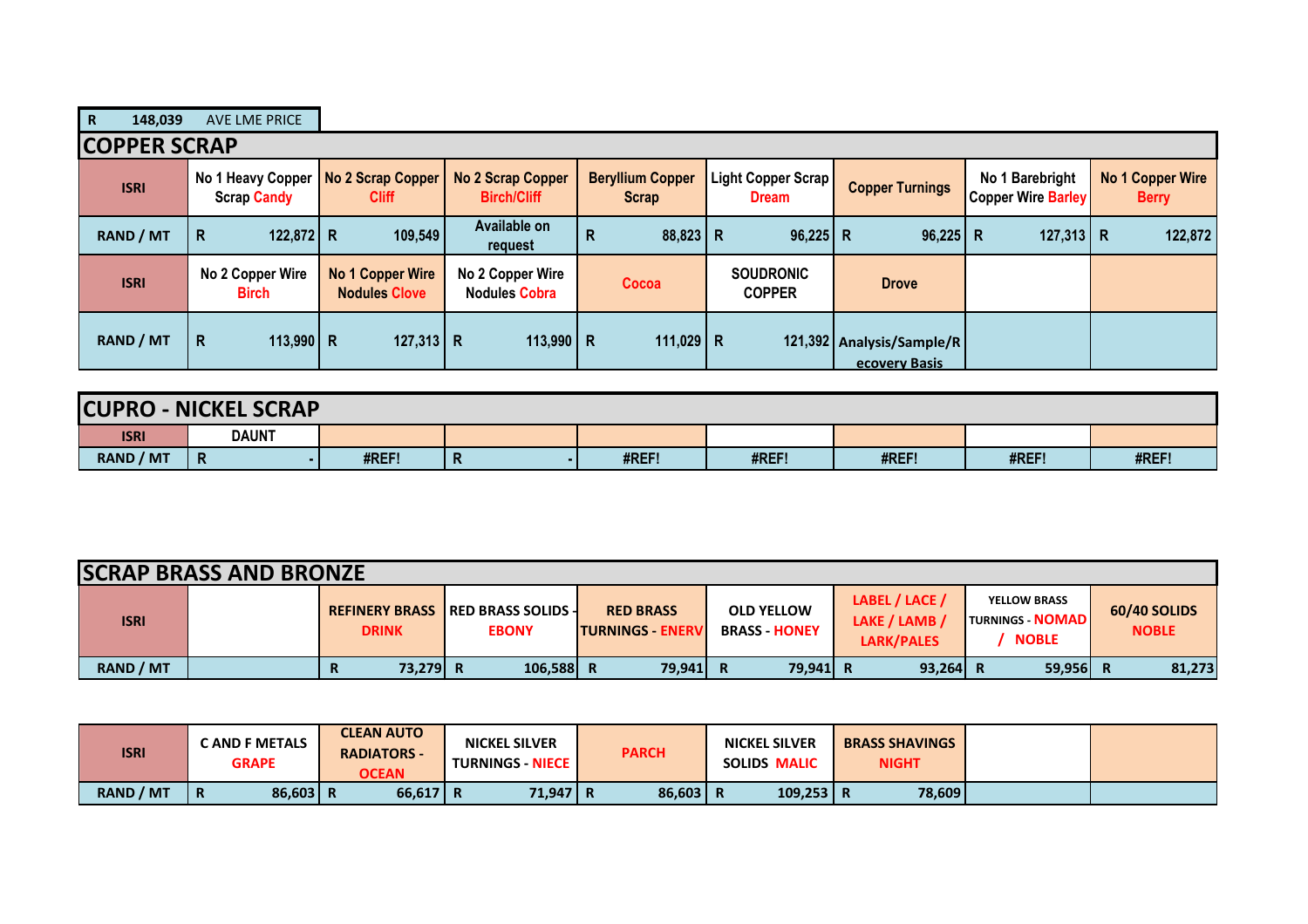| <b>EXOTIC METALS</b> |                                      |      |                         |                                  |                                  |                       |                      |  |  |
|----------------------|--------------------------------------|------|-------------------------|----------------------------------|----------------------------------|-----------------------|----------------------|--|--|
| <b>ISRI</b>          | <b>CADMIUM SCRAP ANTIMONY SCRAPI</b> |      | <b>TANTALUM SCRAP I</b> | <b>MANGANESE</b><br><b>SCRAP</b> | <b>GERMANIUM</b><br><b>SCRAP</b> | <b>VANADIUM SCRAP</b> | <b>GALLIUM SCRAP</b> |  |  |
| <b>RAND / KG</b>     | 21 R<br>Ð<br>в                       | 72 I | 687 R<br>ĸ              | 14                               | 6,100<br>n.                      | 129<br>R              | 3,010                |  |  |

| <b>ISRI</b>      | <b>INDIUM SCRAP</b> | NIOBIUM/<br><b>COLUMBIUM</b><br><b>SCRAP</b> | ZIRCONIUM/<br><b>HAFNIUM SCRAP</b> | <b>MOLYBDENUM</b><br><b>SCRAP</b> |  |
|------------------|---------------------|----------------------------------------------|------------------------------------|-----------------------------------|--|
| <b>RAND / KG</b> | $6,314$ R<br>n      | 294                                          |                                    | 305                               |  |

| <b>ZINC SCRAP</b> |                                             |                                                          |                                                  |                                                                    |                         |  |  |  |  |
|-------------------|---------------------------------------------|----------------------------------------------------------|--------------------------------------------------|--------------------------------------------------------------------|-------------------------|--|--|--|--|
| <b>ISRI</b>       | <b>OLD MIXED ZINC</b><br><b>SCRAP SCORE</b> | <b>OLD ZINC DIE</b><br><b>CAST SCRAP</b><br><b>SAVES</b> | <b>INEW ZINC DIE CASTI</b><br><b>SCRAP SCABS</b> | <b>INEW PLATED ZINC I</b><br><b>DIE CAST SCRAP</b><br><b>SCOPE</b> | <b>ZINC DROSS SHELF</b> |  |  |  |  |
| RAND / MT         | $30,236$ R<br>l R                           | $32,596$ R                                               | $37,253$ R                                       | 34,920                                                             | 20,947                  |  |  |  |  |

| <b>LEAD SCRAP</b> |                                  |                                                            |                                                                |                                            |                                   |  |  |  |  |  |  |  |
|-------------------|----------------------------------|------------------------------------------------------------|----------------------------------------------------------------|--------------------------------------------|-----------------------------------|--|--|--|--|--|--|--|
| <b>ISRI</b>       | MIXED SCRAP LEAD<br><b>RADIO</b> | <b>SCRAP LEAD</b><br><b>BATTERY PLATES</b><br><b>RAILS</b> | <b>DRAIN LEAD ACID</b><br><b>BATTERY SCRAP</b><br><b>RAINS</b> | <b>LEAD COVERED</b><br><b>CABLES RELAY</b> | <b>SCRAP LEAD</b><br><b>RAKES</b> |  |  |  |  |  |  |  |
| RAND / MT         | 19,793 R<br>R                    | $15,870$ R                                                 | 10,460   R                                                     | 51,104                                     | 21,139<br>R                       |  |  |  |  |  |  |  |

| <b>IMAGNESIUM SCRAP</b> |                      |                 |                    |                        |  |  |  |  |  |  |  |
|-------------------------|----------------------|-----------------|--------------------|------------------------|--|--|--|--|--|--|--|
| <b>ISRI</b>             | <b>OLD MAGNESIUM</b> | <b>TURNINGS</b> | <b>CLIPS WAFER</b> | <b>ENGRAVER PLATES</b> |  |  |  |  |  |  |  |
|                         | <b>WALNUT</b>        | <b>WORLD</b>    |                    | <b>WINE</b>            |  |  |  |  |  |  |  |
| <b>RAND / MT</b>        | $20,589$ R<br>Ð<br>в | $5,960$ R       | $26,548$ R         | 23,568                 |  |  |  |  |  |  |  |

| <b>TIN SCRAP</b> |                  |   |                        |  |                     |  |                        |  |              |  |  |  |
|------------------|------------------|---|------------------------|--|---------------------|--|------------------------|--|--------------|--|--|--|
|                  |                  |   | <b>BLOCK TIN SCRAP</b> |  | <b>PEWTER SCRAP</b> |  | <b>HIGH TIN BABITT</b> |  |              |  |  |  |
|                  | <b>ISRI</b>      |   | <b>RANCH</b>           |  | <b>RANKS</b>        |  | <b>SCRAP RAVES</b>     |  | <b>DROSS</b> |  |  |  |
|                  | <b>RAND / MT</b> | R | 403,075   R            |  | $313,529$ R         |  | $29,131$ R             |  | 89,589.67    |  |  |  |